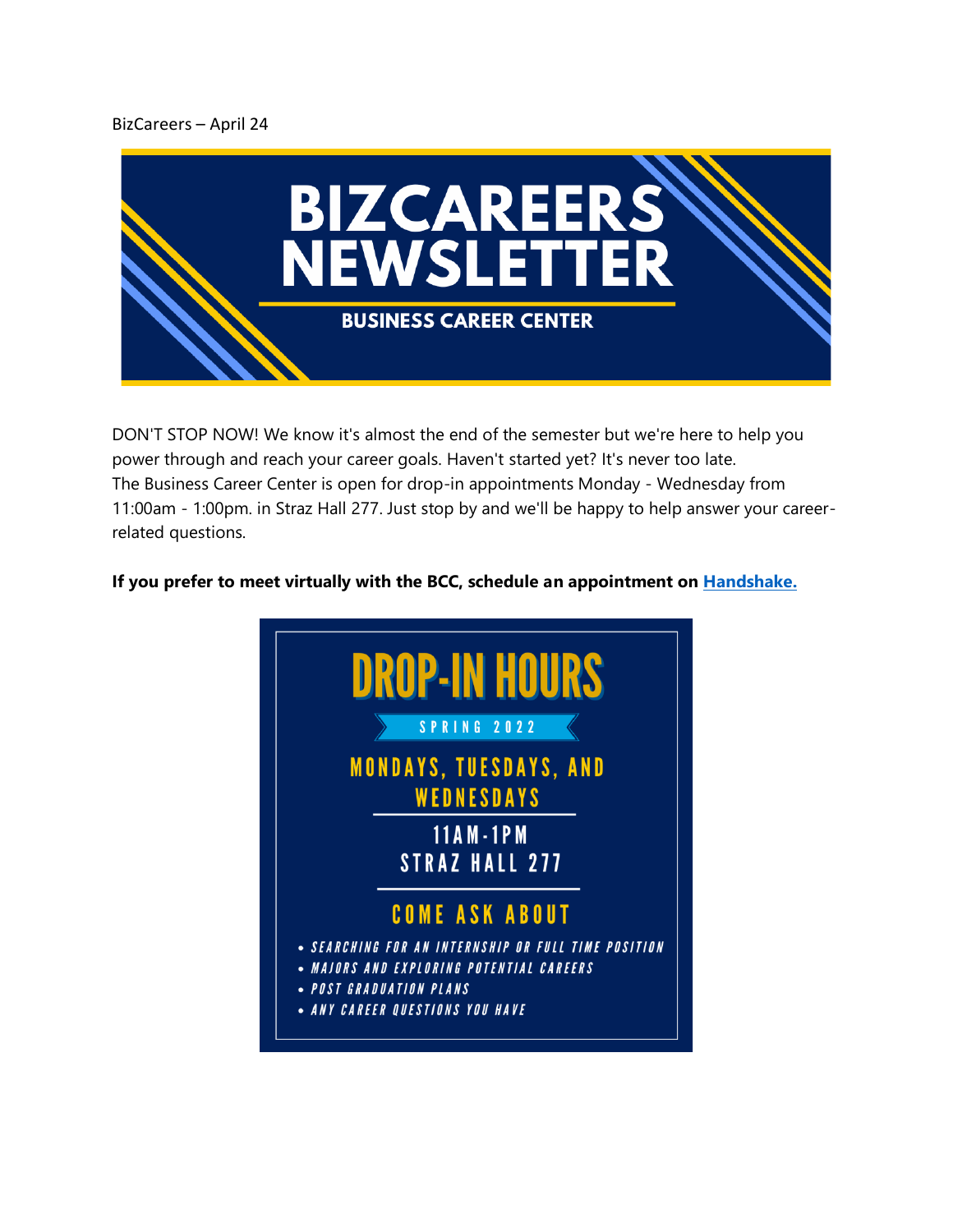

**MONDAY, APRIL 25** *[RitzHolman Lobby Table](https://nam02.safelinks.protection.outlook.com/?url=https%3A%2F%2Femail.mail.joinhandshake.com%2Fc%2FeJxlkEtuwzAMRE9j72roZ0dZaBGgyAV6AIGWmFiNZbn6pOjtKxtONwW4IOaBwyGtktKMsnWKEcaIYIxKQYnsOBtFD4SOjAlAc2oE8eDm7jO4ZYLFpgke2Jng20mhpYyeuR0kcG760w1GInvKiT1LJLehndWU85oafmnYtZaH-FUwZ_xvVyk-ccmpNpTQgZ-G2lUcUa8Rnw6_G36dQ2z4O23YULLXKZRosAoeUtJbTIwH8mhd8RXhJh-iCUuuKzYHSoSgLx8DfgV3Xyooi9MZ4h0zWr3PpjaqB2SHnQ3lPmHMP_tPXpegLW1WVIi3DzOFMLd_Z-k91m6inVXHzl8MmXyH&data=05%7C01%7Ckatie.dougherty%40marquette.edu%7C718883bdeae14243c15708da248faab2%7Cabe32f68c72d420db5bd750c63a268e4%7C0%7C0%7C637862496704651447%7CUnknown%7CTWFpbGZsb3d8eyJWIjoiMC4wLjAwMDAiLCJQIjoiV2luMzIiLCJBTiI6Ik1haWwiLCJXVCI6Mn0%3D%7C3000%7C%7C%7C&sdata=QcZSGauIknwkGwDfQyGTFV7pFMIafknj4upI3cq3slM%3D&reserved=0)* 9:30am - 3:30pm in David Straz Lobby. Ritz Holman is hiring interns and full-time students; they are especially interested in talking with accounting students.



**TUESDAY, APRIL 26 TTI** *[Campus Pop-Up](https://marquette.joinhandshake.com/edu/events/985579?lor=2&utm_source=mass_mailer&utm_medium=email&utm_campaign=uni_targeted_emails)* 11:00am-2:00pm in AMU 2nd floor lobby. Stop by to meet representatives from Techtronic Industries, now hiring a variety of majors! Techtronic Industries (TTI) is a world-class leader in innovation, design, manufacturing and marketing of power tools and accessories, outdoor product equipment and floor care for consumers, professional and industrial users in the home improvement, repair and construction industries.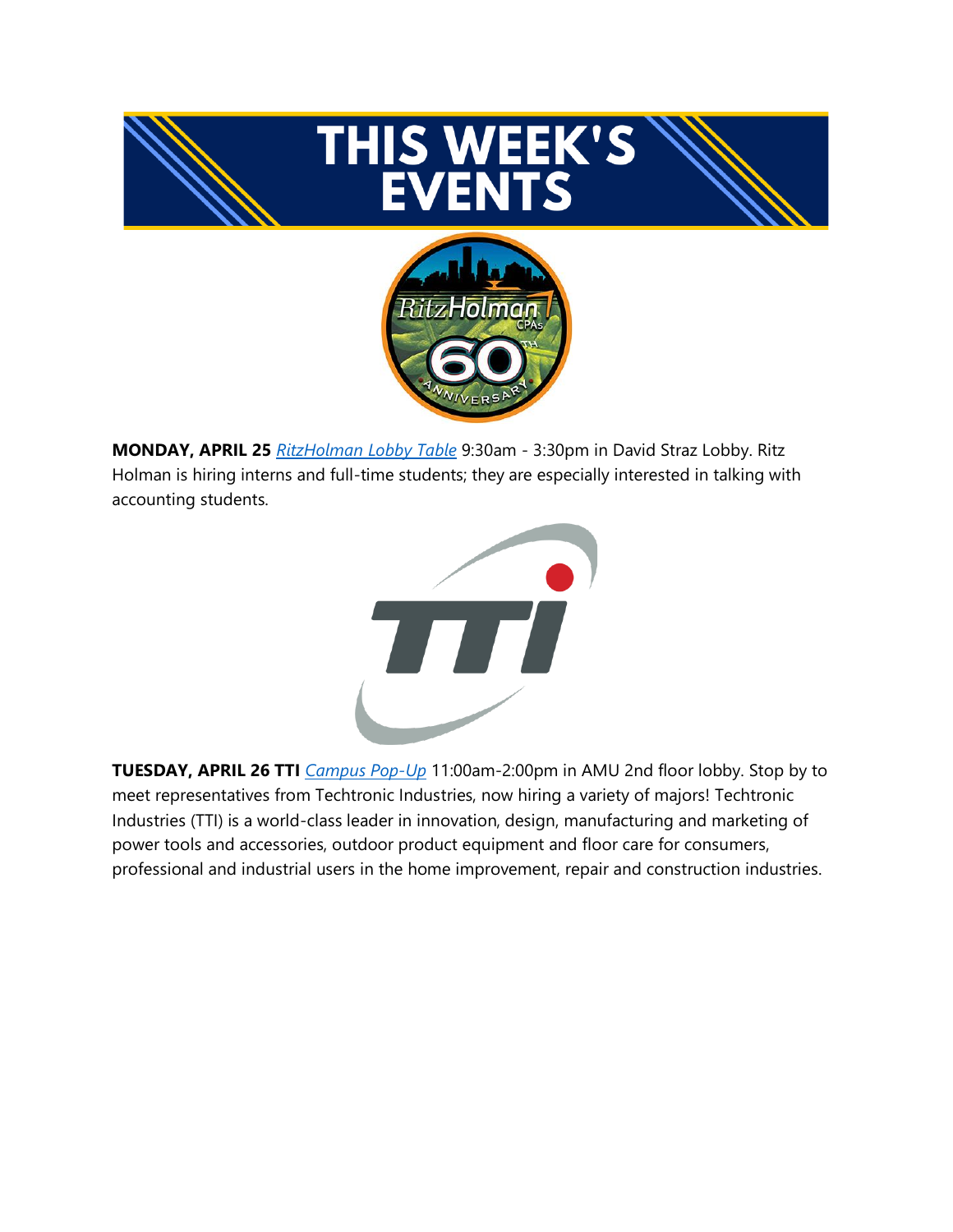

**WEDNESDAY, APRIL 27** *[What should we do to promote economic opportunity and prosperity?](https://www.eventbrite.com/e/what-should-we-do-to-promote-economic-opportunity-and-prosperity-tickets-314481652087?lor=3&utm_source=mass_mailer&utm_medium=email&utm_campaign=uni_targeted_emails)*  12:00-1:30pm in Weasler Auditorium. The pandemic laid bare several hidden truths about the U.S. labor market, raising questions and challenges for policymakers. As the economy recovers, who is getting left behind and why? How do we best prepare young people for tomorrow's economy? What has caused inflation to rise? The Marquette Civic Dialogues Program is thrilled to invite two influential voices in these policy debates to our campus: Betsey Stevenson and Michael Strain. Join us for this lively discussion! [Registration required](https://nam02.safelinks.protection.outlook.com/?url=https%3A%2F%2Fwww.eventbrite.com%2Fe%2F314481652087&data=04%7C01%7Ckatie.dougherty%40marquette.edu%7C1ae5a4f031cf428038b608da18b4de44%7Cabe32f68c72d420db5bd750c63a268e4%7C0%7C0%7C637849462774627239%7CUnknown%7CTWFpbGZsb3d8eyJWIjoiMC4wLjAwMDAiLCJQIjoiV2luMzIiLCJBTiI6Ik1haWwiLCJXVCI6Mn0%3D%7C3000&sdata=EKaa71uTozALsXhGv6qEGzrE6a3tLT4i4tzu%2FUwE0o4%3D&reserved=0&lor=4&utm_source=mass_mailer&utm_medium=email&utm_campaign=uni_targeted_emails)

**THURSDAY, APRIL 28** *[Commercial Banking Conference Climate Change: What are the risks,](https://www.marquette.edu/business/banking/climate-change-conference.php?lor=5&utm_source=mass_mailer&utm_medium=email&utm_campaign=uni_targeted_emails)  [realities, and challenges? What you must know to prepare for this eventuality](https://www.marquette.edu/business/banking/climate-change-conference.php?lor=5&utm_source=mass_mailer&utm_medium=email&utm_campaign=uni_targeted_emails)* 9:00-11:00am virtually. Commercial Banks face a myriad of risks, especially in today's environment. Keeping track, mitigating, and managing risks has become a major focus of commercial banks internally. An emerging risk that has garnered the attention and focus of the regulatory environment is Climate Risk, and all that it entails. Regulators are now poised to include this risk in its examination routines, at least for banks over \$100 billion in assets. However, with the emergence of this focus, the writing is on the wall that Climate Risk will become a challenge for all banks, as has been the history with other risks. Get ahead of the curve by joining this "thought-provoking" and informative conference to plan and prepare for this for the future. [Register now.](https://www.eventbrite.com/e/marquette-university-commercial-banking-conference-climate-change-tickets-295325224697?lor=6&utm_source=mass_mailer&utm_medium=email&utm_campaign=uni_targeted_emails)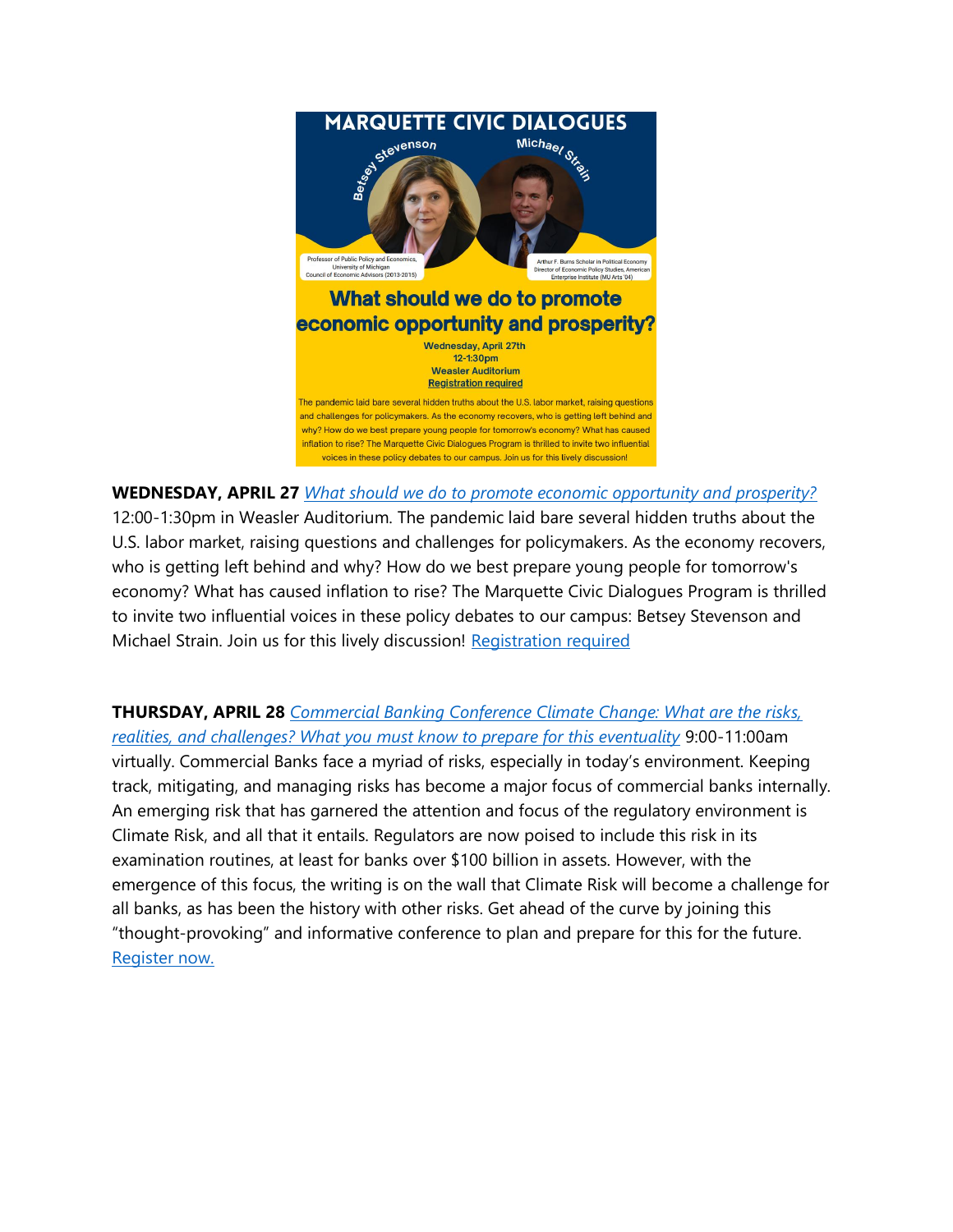



**WEDNESDAY, MAY 4** *[2022 Real Estate Strategies Conference](https://www.marquette.edu/business/re-conf/)* 8:00am-12:00pm in the AMU. The Center for Real Estate's 11th annual Real Estate Strategies Conference focuses on the investment strategies, building techniques, and recruiting trends that are changing the game in commercial real estate. Back and in-person for the first time since 2019, this exciting event brings together hundreds of professionals to hear from keynotes, panels and speakers focused on critical trends that will shape our industry in the years ahead.



Meet current students and alumni in banking and learn the benefits of the program, and careers in banking from professionals, including:

**BMO Harris, Townbank, First Business Bank, Johnson Bank, PNC.** American Deposits, Huntington Bank, CIBC, First American Bank, **Bridgewater Bank, Crowe** 

**THURSDAY, MAY 5** *[Commercial Banking Networking Night](https://marquette.joinhandshake.com/events/1029613/share_preview?lor=19&utm_source=mass_mailer&utm_medium=email&utm_campaign=uni_targeted_emails)* Commercial Banking is one of the most dynamic and exciting career paths today with enormous opportunities for financial careers. Come and enjoy **taco bar** and great discussion with current students in the program, alumni, and employers. You'll discover what a career in commercial banking can offer you, and you may even meet your future employer. Join us with a chance to **win a set of AirPods,** and other items that will be raffled. In addition to great food, every student who attends and stays will receive a **free gift,** in addition to the chance to with other gifts. You don't want to miss it! Take charge of your career planning and join us for dinner.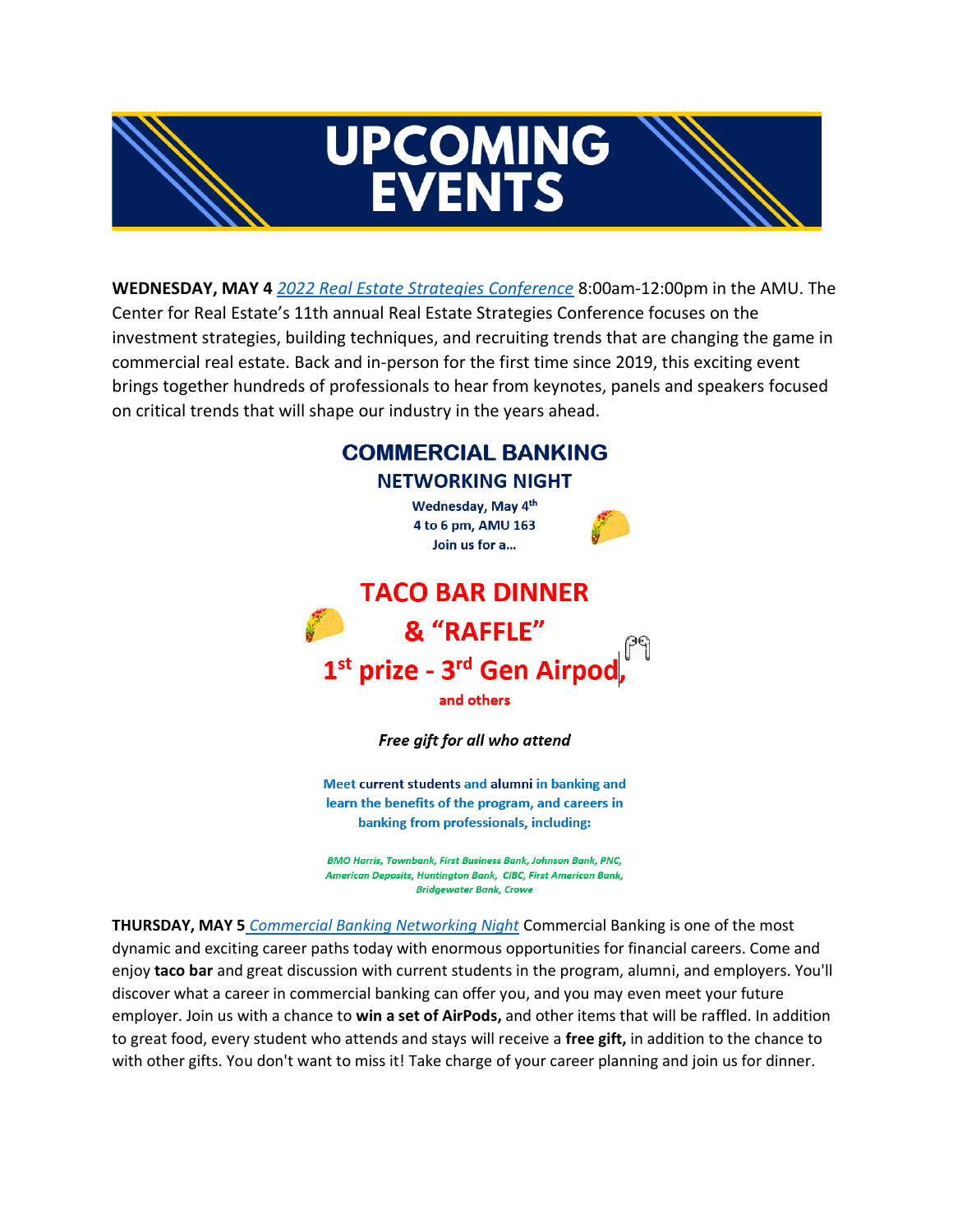



*Tuesday, April 25* [Athlete to Advisor Panel with Baird](https://marquette.joinhandshake.com/events/1023334/share_preview?lor=7&utm_source=mass_mailer&utm_medium=email&utm_campaign=uni_targeted_emails)

*Wednesday, April 27* [Thrivent Financial Career Webinar](https://marquette.joinhandshake.com/events/1030210/share_preview?lor=8&utm_source=mass_mailer&utm_medium=email&utm_campaign=uni_targeted_emails) [Comcast Hiring Information Session](https://marquette.joinhandshake.com/events/1031299/share_preview?lor=9&utm_source=mass_mailer&utm_medium=email&utm_campaign=uni_targeted_emails) [JP Morgan Asset & Wealth Management Virtual Session](https://marquette.joinhandshake.com/events/1024430/share_preview?lor=10&utm_source=mass_mailer&utm_medium=email&utm_campaign=uni_targeted_emails) [UnitedHealth Group Benefit & Grow From a Sales Career](https://marquette.joinhandshake.com/events/1029210/share_preview?lor=11&utm_source=mass_mailer&utm_medium=email&utm_campaign=uni_targeted_emails) [Prudential Financial Real Estate Case Study Presentation](https://marquette.joinhandshake.com/events/1012519/share_preview?lor=12&utm_source=mass_mailer&utm_medium=email&utm_campaign=uni_targeted_emails) [AT&T Ask a Recruiter](https://marquette.joinhandshake.com/events/1030782/share_preview?lor=13&utm_source=mass_mailer&utm_medium=email&utm_campaign=uni_targeted_emails)

*Thursday, April 28* [L'Oreal Global Masterclass](https://marquette.joinhandshake.com/events/1031815/share_preview?lor=14&utm_source=mass_mailer&utm_medium=email&utm_campaign=uni_targeted_emails)

*Friday, April 29* [Pro Football Hall of Fame "Before the Snap" ft. Logan Smith](https://marquette.joinhandshake.com/events/1025163/share_preview?lor=15&utm_source=mass_mailer&utm_medium=email&utm_campaign=uni_targeted_emails)

\*We offer highlighted business-aligned events. Review [Handshake](https://marquette.joinhandshake.com/edu/events?lor=16&utm_source=mass_mailer&utm_medium=email&utm_campaign=uni_targeted_emails) for a full list.\*



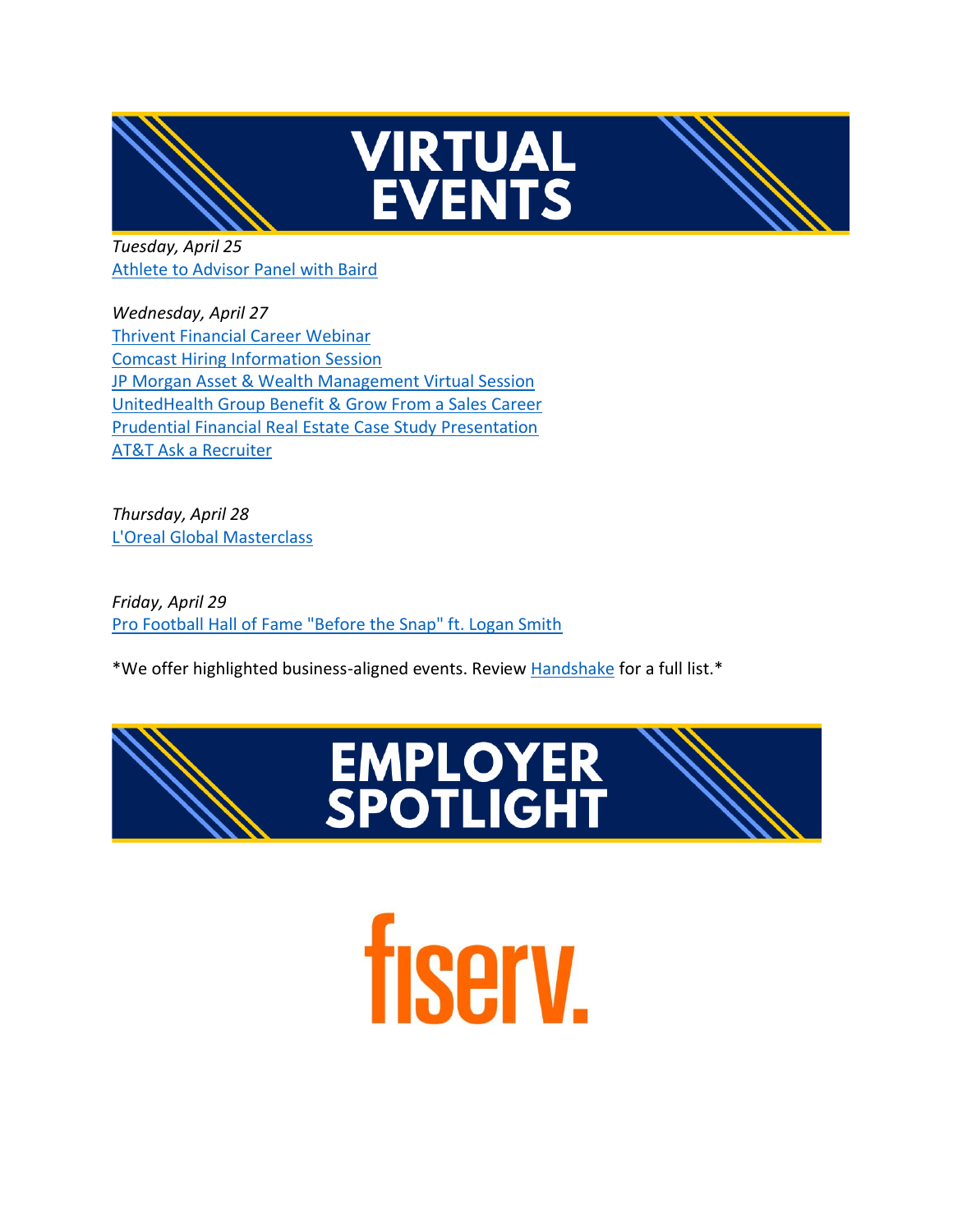At Fiserv, we never stand still. As a global leader in payments and financial technology, we help clients achieve best-in-class results through a commitment to innovation and excellence in areas including account processing and digital banking solutions; card issuer processing and network services; payments; e-commerce; merchant acquiring and processing; and the Clover® cloud-based point-of-sale solution. Fiserv is a member of the S&P 500® Index and the FORTUNE® 500 and is recognized as one of the FORTUNE World's Most Admired Companies® for 11 of the past 14 years.

We're calling all innovators to help us elevate the future of payments and fintech and create breakthrough solutions that move money and information in a way that moves the world. We are a global fintech, invested in local human potential. Whether you're starting your career at Fiserv, reentering the workforce, or joining us in our new venture, know that while we all have different lived experiences, together we all belong.

Are you interested in being part of our world-class team of innovators and helping us to create a smarter future? Apply now to one of the jobs available below:

- [Pricing Analyst](https://marquette.joinhandshake.com/jobs/6183142/share_preview?lor=20&utm_source=mass_mailer&utm_medium=email&utm_campaign=uni_targeted_emails)
- [Financial Analyst](https://marquette.joinhandshake.com/jobs/6183106/share_preview?lor=21&utm_source=mass_mailer&utm_medium=email&utm_campaign=uni_targeted_emails)
- [Financial Billing Analyst](https://marquette.joinhandshake.com/jobs/6369383/share_preview?lor=22&utm_source=mass_mailer&utm_medium=email&utm_campaign=uni_targeted_emails)
- [HR Operations Specialist](https://marquette.joinhandshake.com/jobs/6027148/share_preview?lor=23&utm_source=mass_mailer&utm_medium=email&utm_campaign=uni_targeted_emails)

[\\*And check out many more positions at Fiserv on Handshake\\*](https://marquette.joinhandshake.com/edu/postings?employers%5B%5D=18617&lor=24&utm_source=mass_mailer&utm_medium=email&utm_campaign=uni_targeted_emails)

## **Need a quiet space to study or interview?**

Reserve a room. Students may reserve a College of Business Administration 2nd floor space to complete virtual interviews or meet with an employer. The April sign-up is available [here.](https://www.signupgenius.com/go/10C044FADA92BA5F85-april) If the sign-up is full for the date and time you need, please email [businesscareers@marquette.edu](https://marquette.joinhandshake.com/edu/mass_emails/1029980/businesscareers@marquette.edu) at least one business day in advance and we will be happy to check into additional  $2^{nd}$  floor options.

Please stay in touch with questions.

Sincerely, Business Career Center Staff Hannah Lubar, Katie Dougherty, Juniper Beatty & Connie Knoll [businesscareers@marquette.edu](mailto:businesscareers@marquette.edu) | DS 277 | 414.288.7927